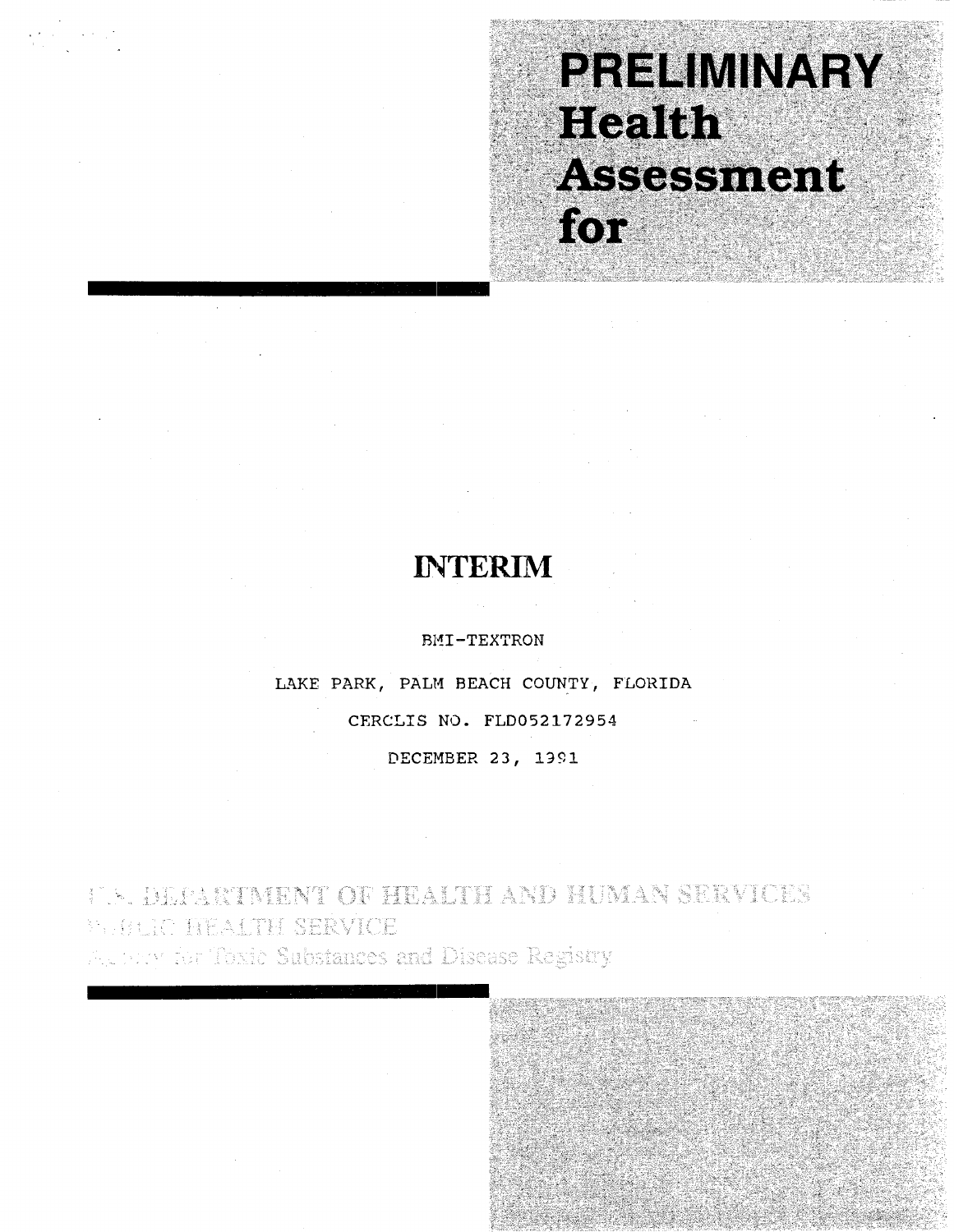# THE ATSDR HEALTH ASSESSMENT: A NOTE OF EXPLANATION

Section 104 (i)(6)(F) of the Comprehensive Environmental Response, Compensation, and Liability Act of 1980 (CERCLA), as amended, states " ... the term "health assessment" shall include preliminary assessments of potential risks to human health posed by individual sites and facilities, based on such factors as the nature and extent of contamination, the existence of potential pathways of human exposure (including ground or surface water contamination, air emissions, and food chain contamination), the size and potential susceptibility of the community within the likely pathways of exposure, the comparison of expected human exposure levels to the short-term and long-term health effects associated with identified hazardous substances and any available recommended exposure or tolerance limits for such hazardous substances, and the comparison of existing morbidity and mortality data on diseases that may be associated with the observed levels of exposure. The Administrator of ATSDR shall use appropriate data, risk assessment, risk evaluations, and studies available from the Administrator of EPA."

In accordance with the CERCLA section cited, ATSDR prepared this Interim Health Assessment using available data and information. ATSDR will re-evaluate this site and prepare an updated health assessment as warranted by the availability of additional data and information and as resources permit.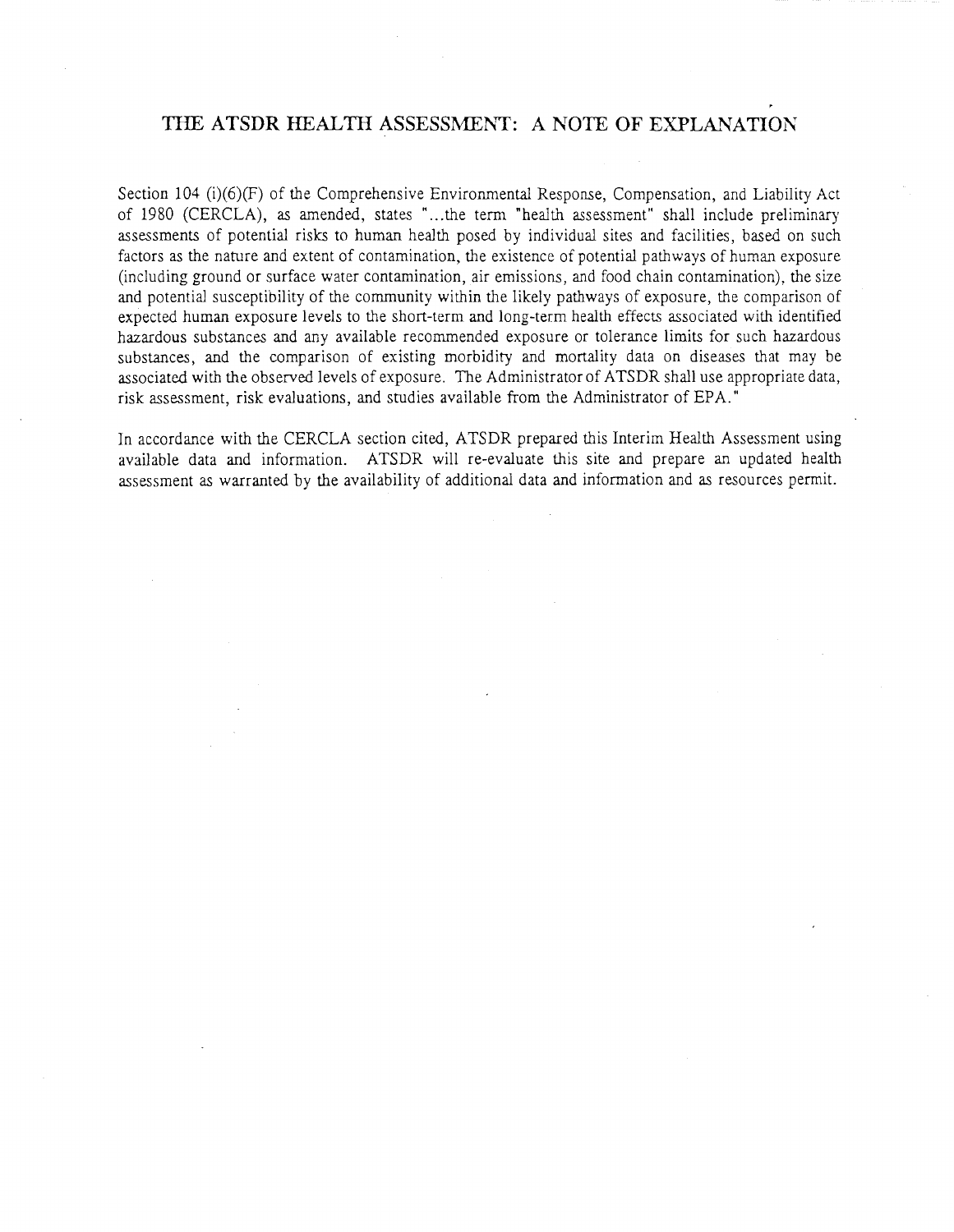### INTERIM PRELIHINARY HEALTH ASSESSHENT

BMI-TEXTRON

LAKE PARK, PALM BEACH COUNTY, FLORIDA

CERCLIS NO. FLDOS2l72954

Prepared by

Florida Department of Health and Rehabilitative Services

Under Cooperative Agreement with the

Agency for Toxic Substances and Disease Registry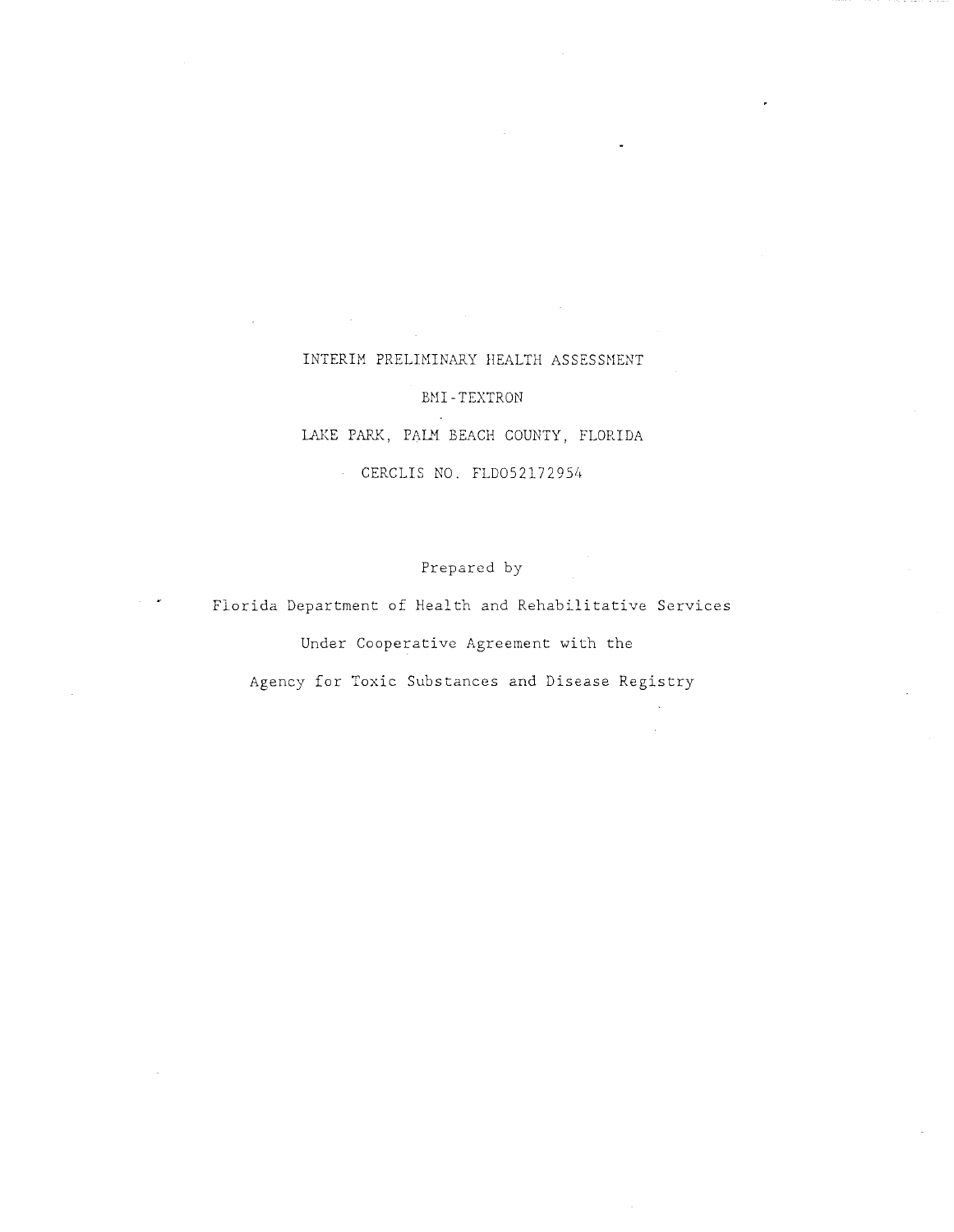#### SUMMARY

The BMI facility manufactured chrome-backed glass plates used in the production of electronic components from 1969 until 1986. Results of the chemical analyses of ground water and subsurface soil samples collected during March 30 - April 2, 1987, indicated that high concentrations of barium, chromium, cyanide, and acetone were in ground water on site. Off-site ground water was found to contain high concentrations of chromium and cyanide. Results of preliminary site investigations indicate the primary environmental pathways for contaminant migration include the movement of soil contaminants into ground water, movement of on-site ground water contaminants to off-site areas, and the migration of soil contaminants into the air. 'Potential pathways for human exposure to site contaminants at this site include ingestion of contaminated ground water and soil, and the inhalation of airborne contaminated dusts. Because of incomplete site characterization, this site is classified as an indeterminate public health hazard. Additional characterization of ground water flow patterns, a private well survey, and additional monitoring of ground water and soil is recommended to provide the information necessary to determine the public health impact of this site.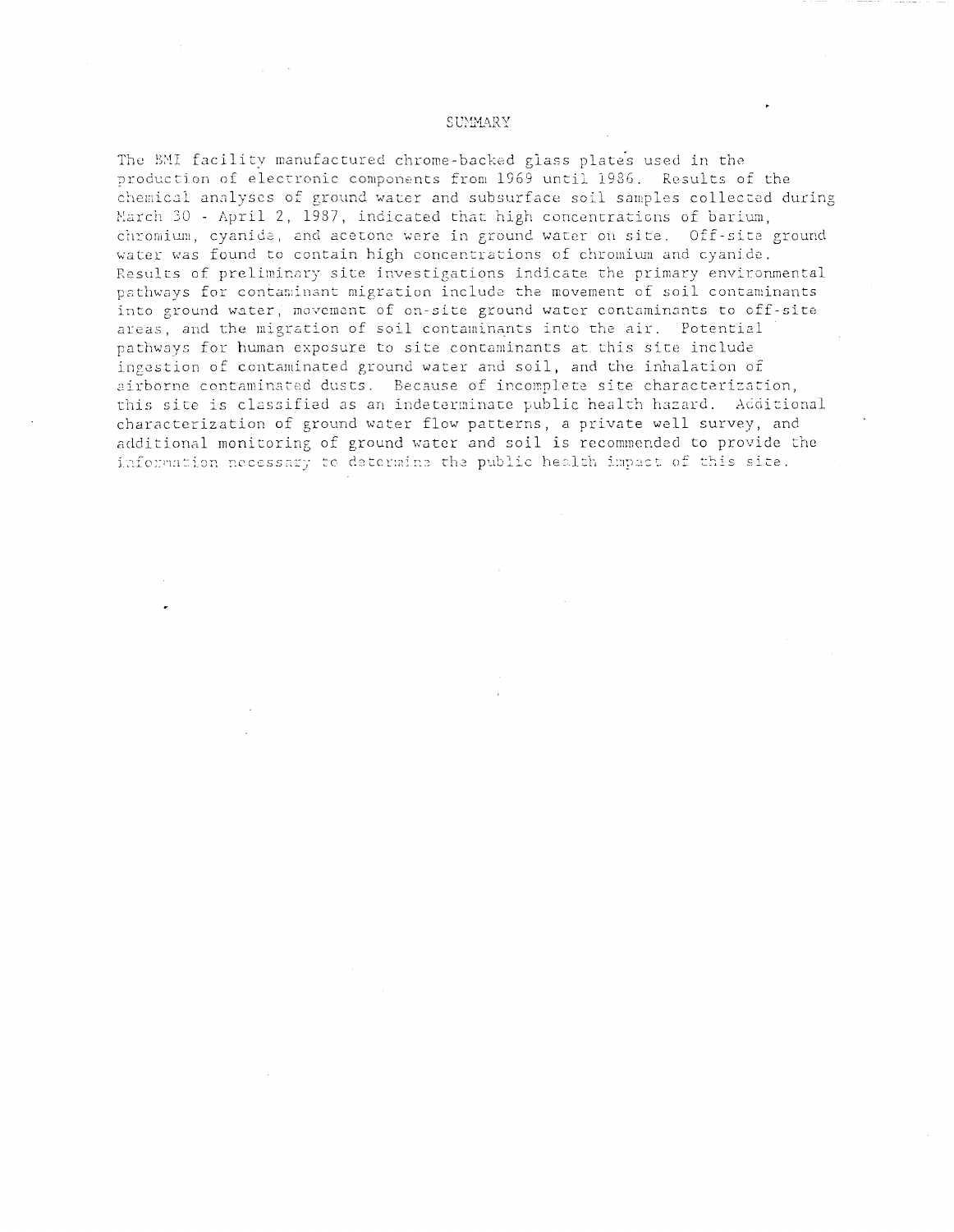#### BACKGROVND

#### A. Site Description and History

Basic Microelectronics, Incorporated, began operating at 1121 Silver Beach Road, Lake Park, Palm Beach County, Florida, in October 1969. The site occupies approximately 3.4 acres in an industrial area (Figures 1 and 2). In December 1980, BMI was sold to Textron, Incorporated, of Providence, Rhode Island, and began operating under the name of BMI-Textron.

The BMI facility manufactured chromium-backed glass plates used in the production of electronic components. The actual process involved cutting, cleaning, and polishing glass plates prior to chromium deposition. Liquid waste from the process was disposed of on site through a combination of percolation ponds and drainfields. BMI discharged cyanide containing wastes into percolation pond *til* (Figure 2) until May 1979 when BHI switched to using a ferric-ammonium-nitrate solution for their glass-etching process. No further waste was deposited into percolation pond  $#1$  and it was abandoned in August 1984. Permit compliance sampling revealed cyanide contamination of the soil and ground water at the site.

BMI-Textron and the Florida Department of Environmental Regulation (DER) entered into a consent agreement in December 1984 to remove contaminated soils at the site. Pursuant to the agreement, approximately 680 cubic yards of cyanide contaminated soil were removed to a hazardous waste facility regulated under subtitle C of the Resource Conservation and Recovery Act. The excavated soil was taken from percolation pond  $#1$ , formerly located at the center of the north end of the site.

Analytical data from samples taken by DER in 1986 showed elevated concentrations of cyanide and fluoride in three on-site monitoring wells and ir, the soil near percolation pond #2 (see Figure 2). On November 18, 1986, BMI-Textron was issued another consent order to develop a ground water remediation plan. Following this order, an "investigation and clean-up proposal" was submitted to DER by EMI-Textron on January 6, 1987.

The area around BNI-Textron is industrial and residential (Figure 1). Houses are located south across Silver Beach Road and industrial warehouses and offices are located in the areas north, east and west of the site. Undeveloped land is located 1/2 mile northwest of the site. Riviera Beach water system well field is located 1/2 mile north of Silver Beach Road.

#### B. Site Visit

A site visit was conducted by staff from the Florida Department of Health and Rehabilitative Services (HRS) Health Office and the ATSDR Regional Representative in February 1989. A follow-up site visit was conducted by staff from the Palm Beach County Public Health Unit in June 1991. Access to much of the former site is now restricted by chain-link fences topped with barbed wire that were erected by current building owners and tenants on site.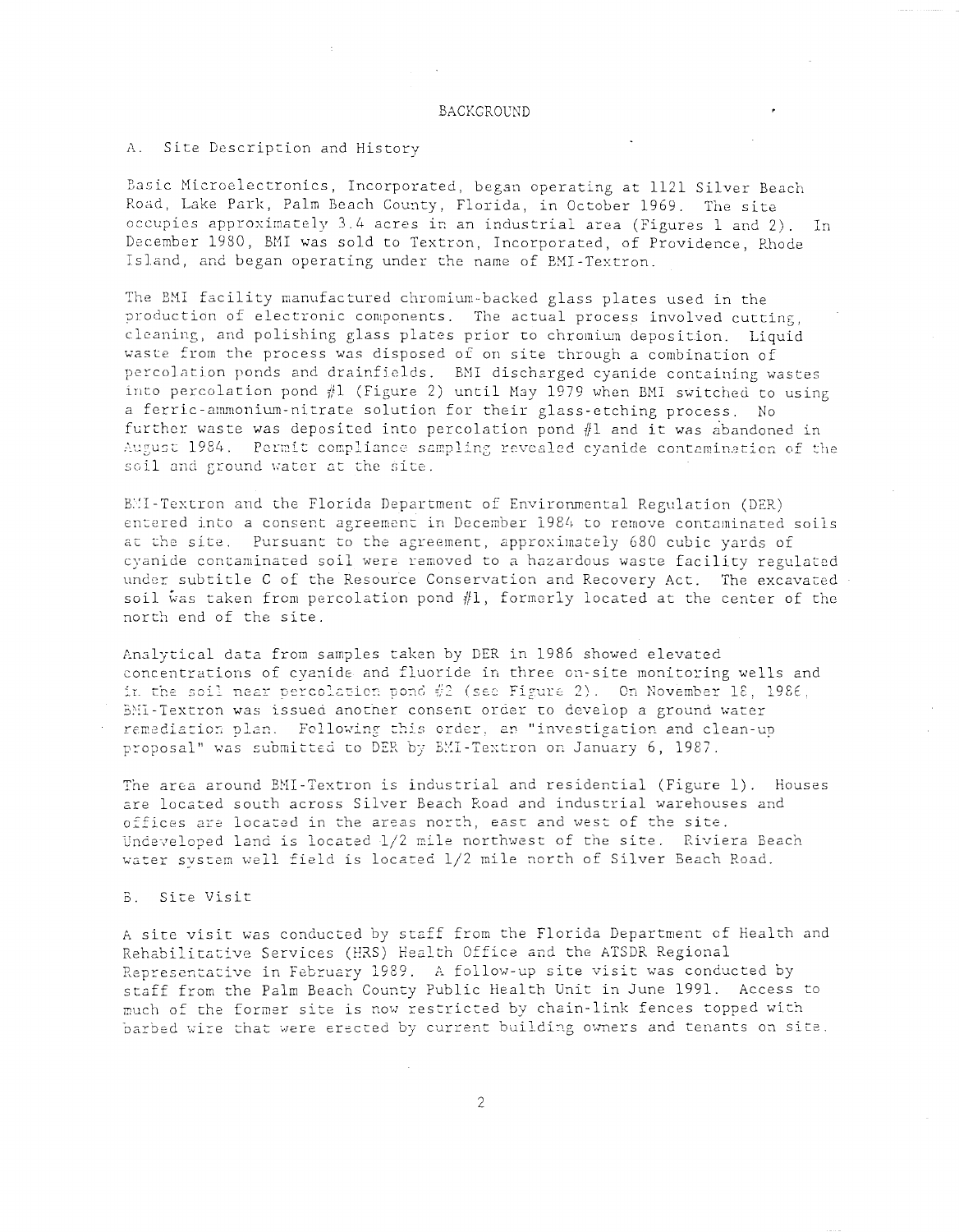#### C. Demographics, Land Use, and Natural Resource Use

The 3.4-acre site is located at 1121 Silver Road in an industrial park in the town of Lake Park, Palm Beach County, Florida. The site is adjacent to residential houses to the south, and is bounded on the west by a block of industrial warehouses which are bordered to the west by undeveloped land. The industrial complex occupies the block and a half north, and the block east of the site. One block east of the site, the industrial complex is bounded by a four lane highway. The highway is bordered successively to the east by a railroad, warehouses and a large residential area. Based on the number of residences served by two municipal wells in the area, the population of Lake Park and nearby Riviera Beach is approximately 108,000.

#### D. Health Outcome Data

Based on the evaluations performed as part of this health assessment, there are no indications that humans have been exposed to site-related contaminants. In addition, there were no community concerns identified during this evaluation. Therefore, health outcome data were not evaluated in conducting this health assessment.

#### COMMUNITY HEALTH CONCERNS

Department of Health and Rehabilitative Services County Fublic Health Unit representatives are concerned metals, cyanide, and acetone found in ground water on the site have contributed to the degradation of the local aquifer. Shallow ground water in this area represents the upper level of the regional potable water source; however, municipal water is available. The nearest municipal well located hydrogeologically downgradient is approximately 1 mile southeast of the site. The area has not been surveyed for downgradient, private, potable or irrigation wells, or industrial process wells. Therefore, it is not known if human exposure to low levels of metals, cyanide or acetons is occurring via dermal, inhalation or ingestion exposure to ground water.

#### ENVIRONMENTAL CONTAMINATION AND PHYSICAL HAZARDS

To identify possible facilities that could contribute to the ground water, surface water, air, and soil contamination near the EME Textron site, HRS Toxicology and Hazard Assessment Office personnel searched the 1987, 1988, and 1939 Toxic Release Inventory (TRI) databases. TRI databases are developed by the EPA from chemical release information provided by certain industries. TRI databases did not contain information on chemical releases in the Lake Park zip code area which encompasses the area around the EMI Textron site.

#### A. On-Site Contamination

According to the analyses of ground water and sediment samples collected in 1987, ground water on site contained elevated concentrations of barium, chromium, cyanide, and acetone.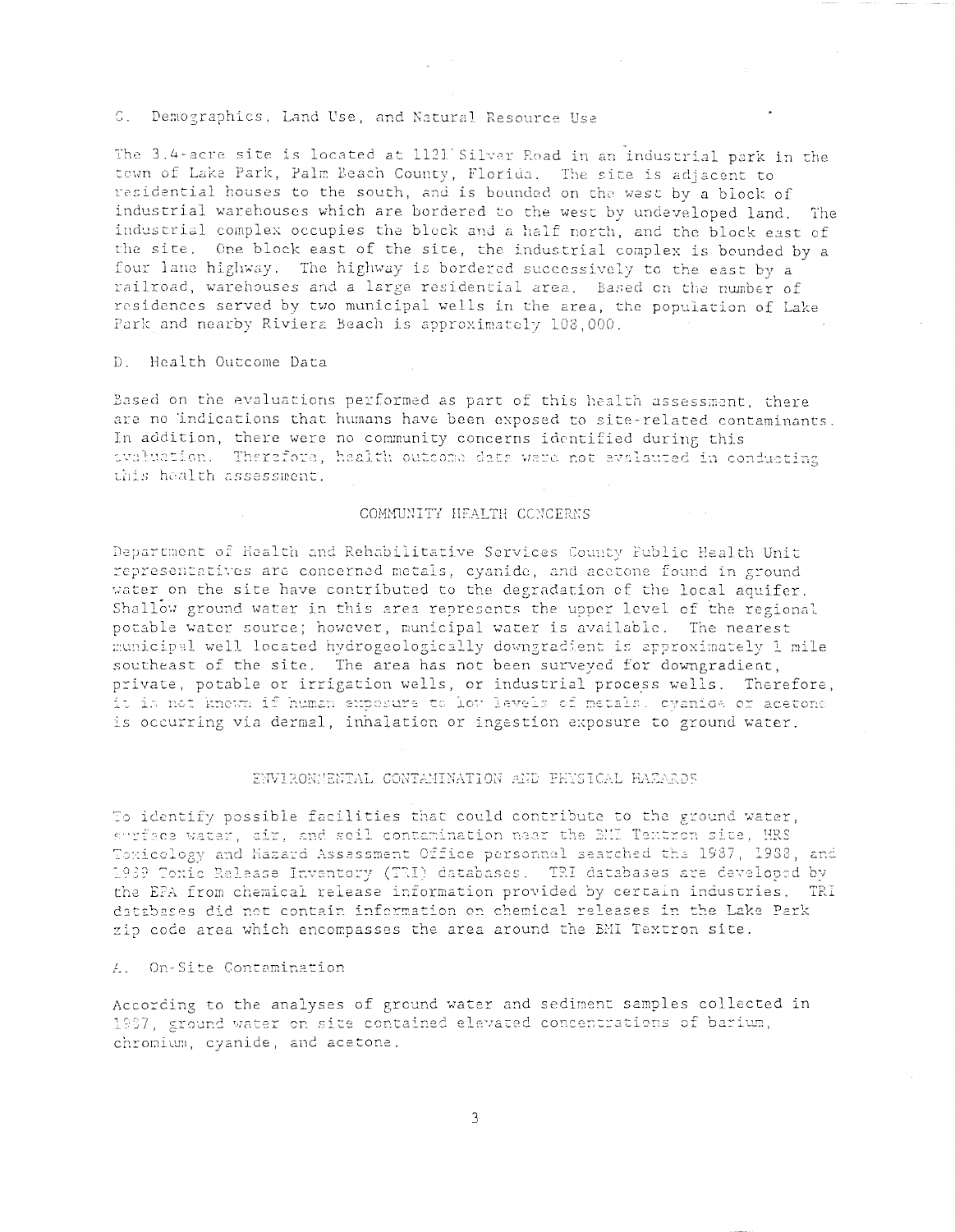| MEDIA            | CONTAMINANT                              | CONCENTRATION<br><b>RANGE</b>                                                         | UNIT                                             |
|------------------|------------------------------------------|---------------------------------------------------------------------------------------|--------------------------------------------------|
| Biscayne Aquifer | Barium<br>Chromium<br>Cyanide<br>Acetone | 490 -<br>$-2000$<br>16.<br>- 1200.<br>$\sim$<br>3800<br>JS 60.<br>$\mathbf{u}$<br>690 | $\mu$ g/L<br>$\mu g/L$<br>$\mu$ g/L<br>$\mu$ g/L |

 $J =$  Estimated Value

#### B. Off-Site Contamination

Ground water and soil from four different locations off site were sampled; one was chosen for background (Figure 2, BMI-01). All off-site sampling locations are less than  $1/4$  mile from the site. Off-site sampling only detected chromium and cyanide at levels that exceed drinking water Maximum Concentration Levels.

| MEDIA            | CONTAMINANT | CONCENTRATION<br>RANGE. | UNIT      |
|------------------|-------------|-------------------------|-----------|
| Biscayne Aquifer | Chromium    | 22 - 250                | $\mu$ g/L |
|                  | Cyanide     | $J_{30}$ - $J_{120}$    | $\mu$ g/L |

#### $J =$  Estimated Value

 $C$ . Quality Assurance and Quality Control (QA/QC)

The details of QA/QC were not given in the March 1988 Site Investigation report. According to that report, analytic results for evanide were assigned estimated concentrations. This means that the qualitative analyses were acceptable, but the reported concentrations should not be considered accurate.

In preparing the Preliminary Health Assessment, ATSDR and Florida HRS relies on the information provided in the referenced documents and accepts that adequate QA/QC measures were followed with regard to chain-of-custody, laboratory procedures, and data reporting. The validity of the analysis and conclusions drawn for this PHA are determined by the availability and reliability of the referenced information.

 $D.$ Physical and Other Hazards

No physical hazards were seen during site visits to the BMI-Textron site.

 $\sqrt{2}$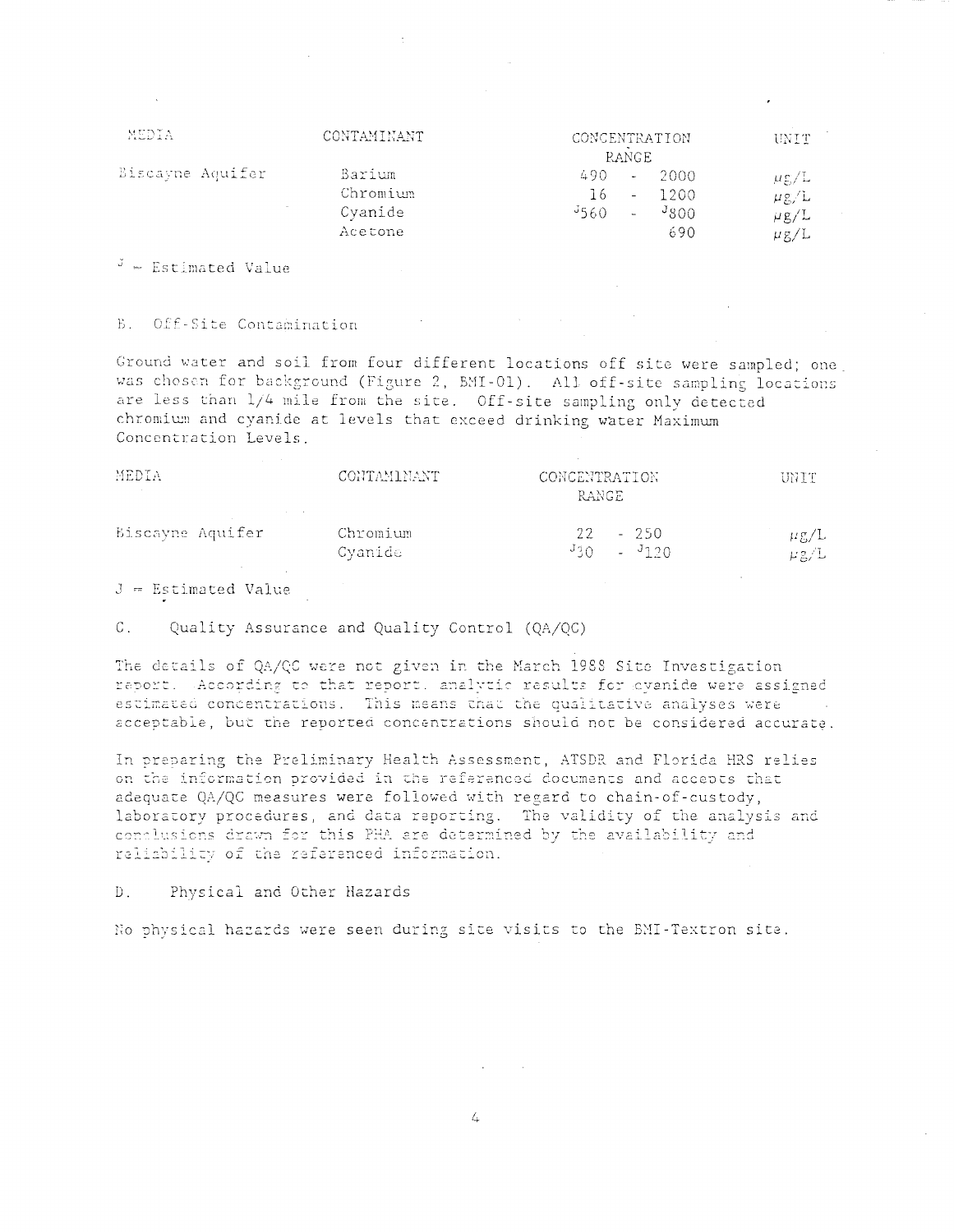#### PATHWAYS ANALYSES

#### A. Environmental Pathways (Fate and Transport)

Elevated concentrations of chromium, aluminum, manganese, iron and evanide were found in ground water both on and off site. Elevated concentrations of parium and acetone were found in on-site ground water samples only.

Based on the information reviewed, movement of ground water in the Biscayne Acuifer is an environmental pathway with barium, chromium, cyanide and acetone as contaminants of concern.

The shallow, unconfined Biscayne Aquifer underlies the entire county and is the main source of potable water. The Biscayne Aquifer is divided by local convention into two aquifers, the eastern Sandy Ridge Aquifer and the western Turnpike Aquifer. The Sandy Ridge Aquifer is named after a local prominent north-south geomorphologic feature, the Coastal Sand Ridge. The Sandy Ridge Aquifer is composed of the loosely cemented sand and shell layers of the Anastasia Fermation. The Turnpike Aquifer is named for the Florida Turnpike, a major north-south transportation feature in the area. This western part of the Biscayne Aquifer is composed of a solution-cavity-riddled limestone, the Fort Thompson Formation. The flow of ground water beneath the site and in enstern Palm Beach County is east towards the Atlantic Ocean.

Wells for two municipal drinking water supply systems have been identified within a 3-mile radius of the site. The Seacoast Utilities system, serving unproximately 19,000 connections, has wells located 3/4 mile north-northwest of the site. The Riviera Beach water system, serving 9,430 connections has wells located approximately 1 mile southeast of the site.

#### E. Human Exposure Pathways

The contaminants in ground water from the Biscayne Aquifer constitute potential human exposure pathways through ingestion, and inhalation of barium, chromium and cyanide; and ingestion, inhalation and dermal absorption of contone, although these contaminants have only been detected in on-site ground water. Ingestion and inhalation of chromium and evanide constitute potential imman exposure pathways in off-site ground water. Inhalation and migration of contaminated dust or soil are also potential pathways for human exposure because soil from the former percolation ponds has not been removed or paved over. There is no surface water or surface drainage in the area. Edible plants, game and livestock are not known to be present in this urban area.

#### PUBLIC HEALTH IMPLICATIONS

Freliminary ground-water monitoring detected barium, chromium, and cyanide at levels, if humans were exposed, that would be of public health concern. Testing of subsurface soil (more than 0.5 feet deep) at BMI-Textron indicated that contaminants were present below levels of probable health concern. Exposure to contaminated air and surface water are likely to be problems only if the area is excavated for soil remediation.

 $\overline{5}$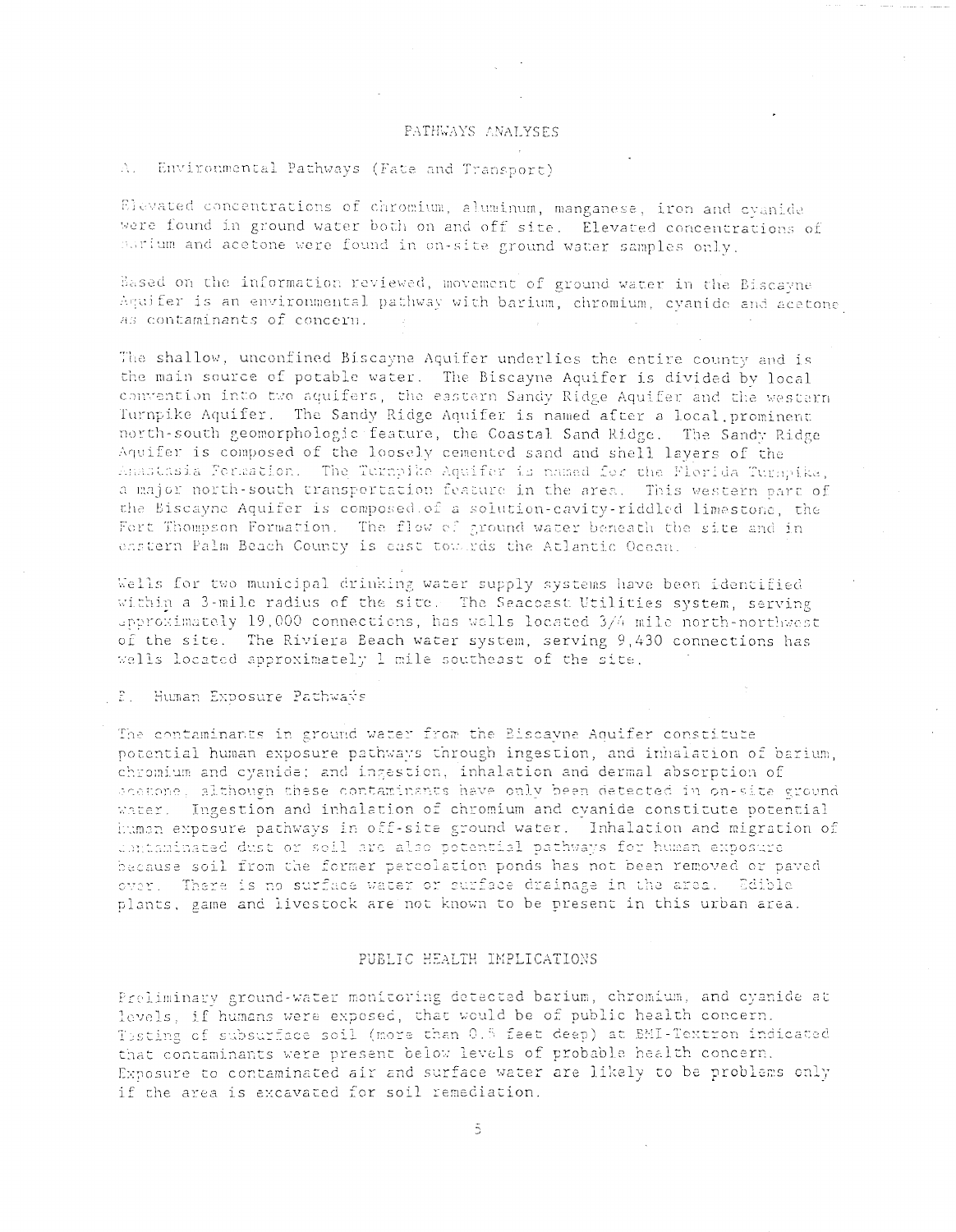#### CONCLUSIONS

Based on the available information, this site is an indeterminate public health hazard. The limited available data do not indicate that humans are being or have been exposed to levels of contamination that would be expected to cause adverse health effects. Data are not available for all environmental media to which humans may be exposed. If this site is not remediated, exposures to metals, cyanide and acetone via ingestion, direct dermal absorption, and inhalation of contaminants in ground water could occur in the future at concentrations that, upon long-term exposure, could cause adverse health effects. Potential receptor populations include area residents who may have private wells.

#### RECOMMENDATIONS

To assess the potential health impact from this site and to minimize existing exposures, the following recommendations are made:

- $\mathfrak{1}$ . Conduct additional ground-water monitoring to determine the extent of the ground-water contaminant plume.
- $2.$ Conduct additional hydrologic site investigations to determine ground water flow conditions.
- Characterize the lateral and vertical extent of surface soil  $3.$ '(sediment) contamination in the old percolation ponds. These former disposal areas are presently covered with grassed areas, asphalt, and in one area, end-to-end shipping pallets.
- $\mathcal{L}_{\mathbb{C}_{\geq 0}}$ Conduct a private well survey for hydrogeologically downgradient private wells.
- $5.$ The EMI Textron site has been evaluated for follow-up health activities. There are no indications humans have been or are being exposed to onsite and/or offsite contaminants. Therefore, this site is not being considered for follow-up activities at this time. However, if data become available suggesting that human exposure to hazardous substances at levels of public health concern is currently occurring or has occurred in the past, ATSDR will reavaluate this site for health followup activities.
- If ATSDR evaluations indicate that a substantive completed exposure  $6.$ pathway exists or that the community has expressed specific health concerns, then health outcome data bases should be evaluated in future assessments for this site.

 $\acute{\rm{o}}$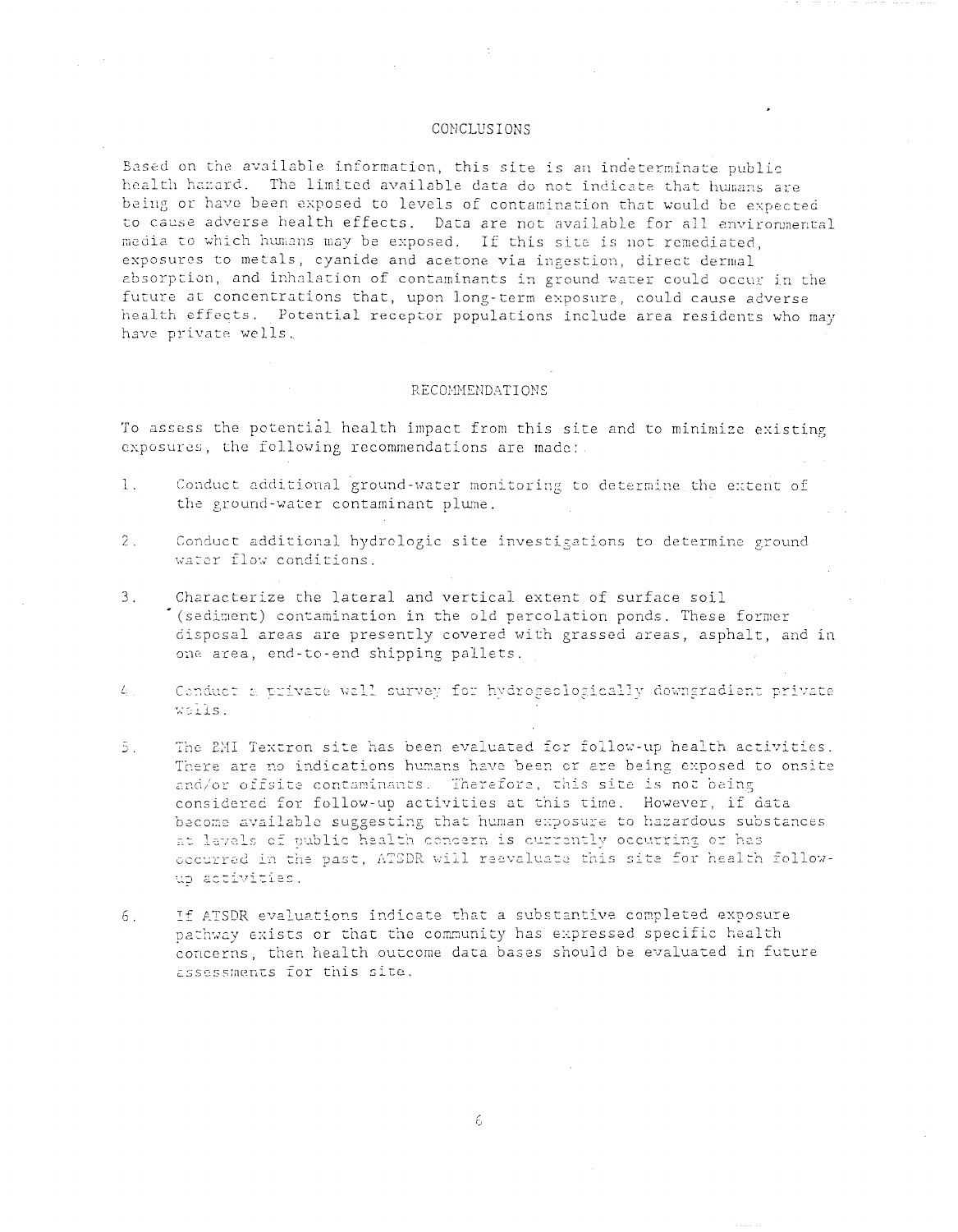#### PREPARERS OF REPORT

Connie Carrett, M.S. Environmental Specialist Florida Department of Health and Rehabilitative Services Office of Toxicology and Hazard Assessment

Randy Merchant, M.S. Biological Administrator III Florida Department of Health and Rehabilitative Services Office of Toxicology and Hazard Assessment

## ATSDR REGIONAL REPRESENTATIVE

Chuck Pietrosewicz Regional Operations Office of the Assistant Administrator

#### ATSDR TECHNICAL PROJECT OFFICER

Richard Cillig Environmental Health Scientist Division of Health Assessment and Consultation Remedial Programs Branch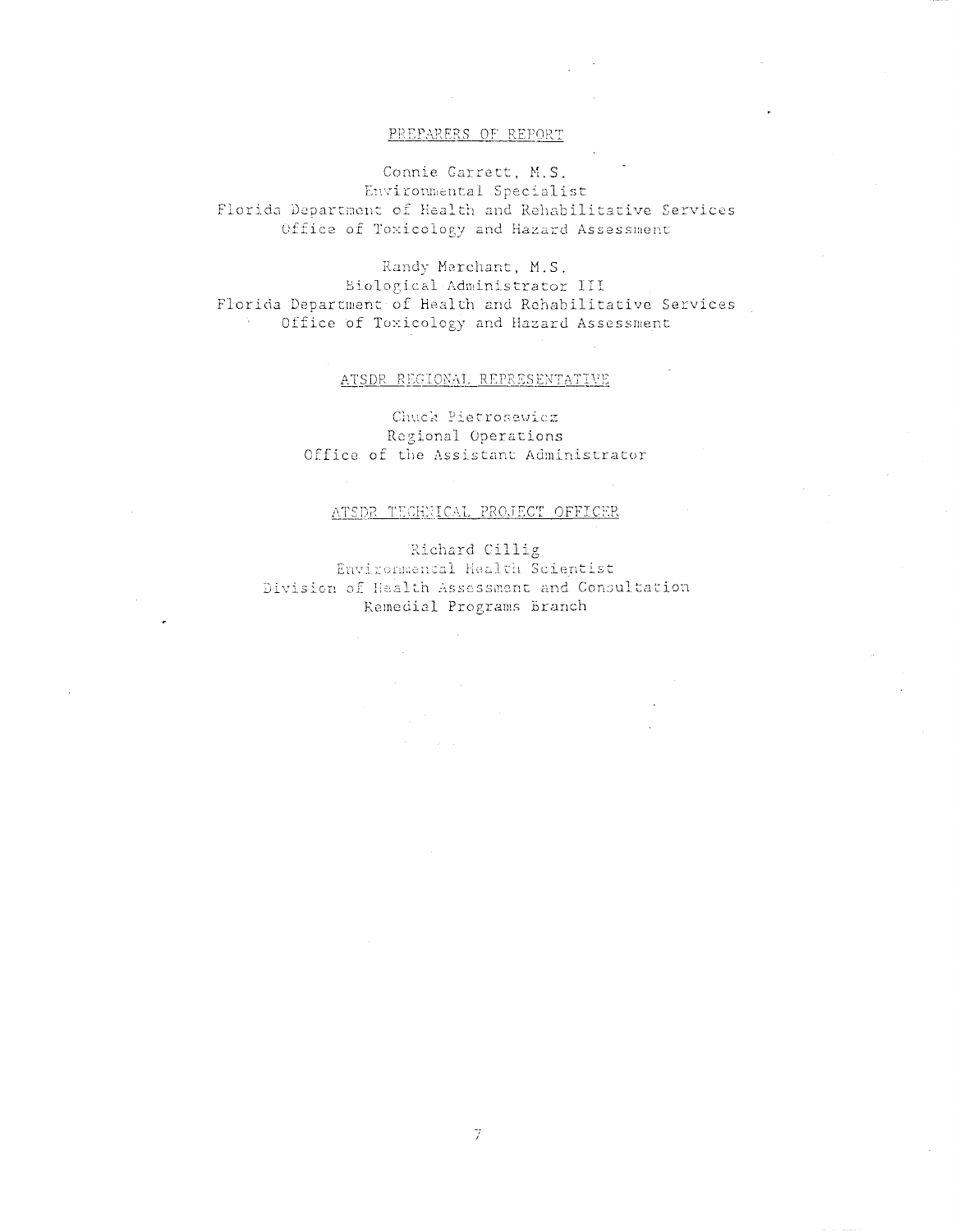#### CERTIFICATION

This Preliminary Health Assessment was prepared by the Florida Department of Health and Rehabilitative Services under a cooperative agreement with the Agency for Toxic Substances and Disease Registry (ATSDR). It is in accordance with approved methodology and procedures existing at the time the health assessment was initiated.

Technical Project Officer, SPS, RPB, DHAC

The Division of Health Assessment and Consultation, ATSDR, has reviewed this health assessment and concurs with its findings.

Director, DHAC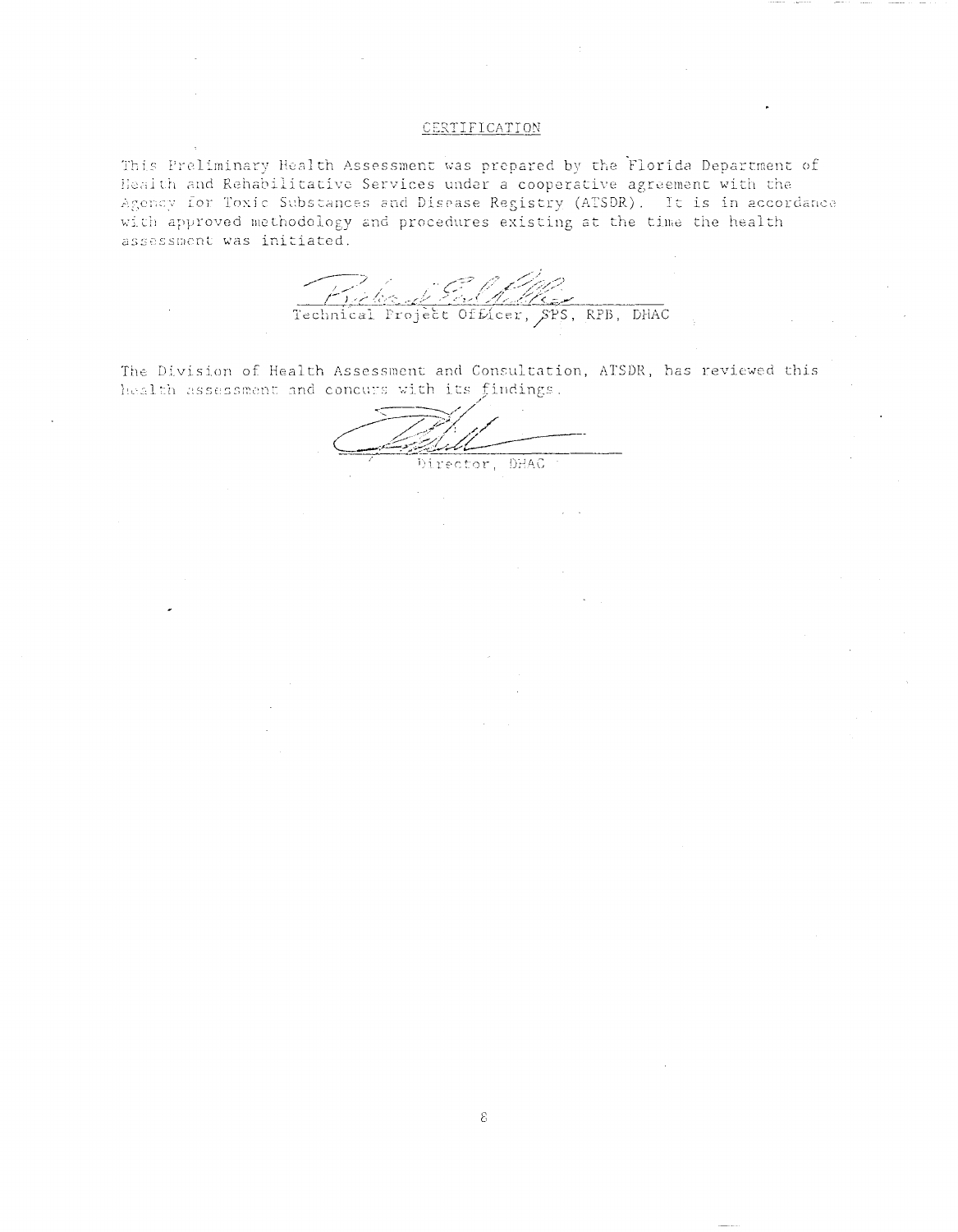#### **REFERENCES**

- Documentation Records for Hazard Ranking System of EMI-Textron. EPA- $1.$ Region IV, J.E. Bentkowski-6/30/87
- $\frac{c_1}{\sin\beta}$  . Technical Review and Evaluation of United States Environmental Protection Agency Hazard Ranking System Analysis and Proposed National Priority Listing of the BMI-Textron Site, Lake Park, Florida. Ground Water Technology-1988.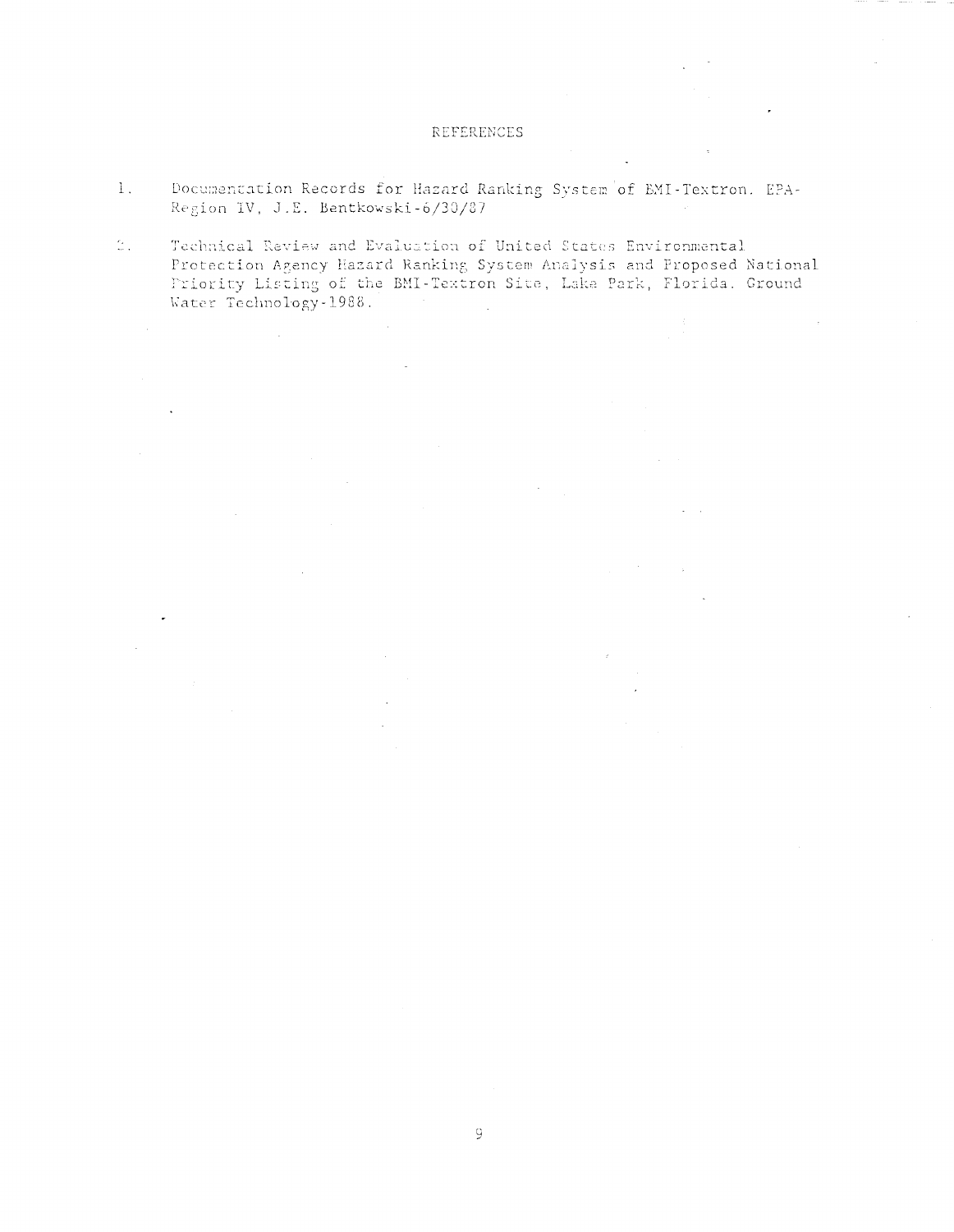# APPENDICES

 $\frac{1}{2}$ 

 $\mathbf{r}$ 

 $\sim$ 

 $\sim$ 

| Figure 1: | Site Location of Basic Microelectronics, Inc., Lake Park, Florida.                                                                                                                                                                                           |                                                                                                                                                                                                                                                                                                                                                                                                                                                               |                                                                                                                                                                                                                                                                                                                                                                                                                                                             |
|-----------|--------------------------------------------------------------------------------------------------------------------------------------------------------------------------------------------------------------------------------------------------------------|---------------------------------------------------------------------------------------------------------------------------------------------------------------------------------------------------------------------------------------------------------------------------------------------------------------------------------------------------------------------------------------------------------------------------------------------------------------|-------------------------------------------------------------------------------------------------------------------------------------------------------------------------------------------------------------------------------------------------------------------------------------------------------------------------------------------------------------------------------------------------------------------------------------------------------------|
| Figure 2: | Site Map of Basic Microelectronics, Inc.,<br>Lake Park, Florida.                                                                                                                                                                                             |                                                                                                                                                                                                                                                                                                                                                                                                                                                               |                                                                                                                                                                                                                                                                                                                                                                                                                                                             |
|           | $\mathcal{L}(\mathcal{L}^{\mathcal{L}})$ and $\mathcal{L}^{\mathcal{L}}$ are the set of the set of $\mathcal{L}^{\mathcal{L}}$                                                                                                                               |                                                                                                                                                                                                                                                                                                                                                                                                                                                               |                                                                                                                                                                                                                                                                                                                                                                                                                                                             |
|           |                                                                                                                                                                                                                                                              |                                                                                                                                                                                                                                                                                                                                                                                                                                                               |                                                                                                                                                                                                                                                                                                                                                                                                                                                             |
|           |                                                                                                                                                                                                                                                              | $\mathcal{L}^{\mathcal{L}}(\mathcal{L}^{\mathcal{L}})$ and the set of the set of the set of the set of the set of the set of the set of the set of the set of the set of the set of the set of the set of the set of the set of the set of the set of<br>$\mathcal{L}(\mathcal{L}(\mathcal{L}))$ and $\mathcal{L}(\mathcal{L}(\mathcal{L}))$ and $\mathcal{L}(\mathcal{L}(\mathcal{L}))$ . The contribution of the contribution of $\mathcal{L}(\mathcal{L})$ |                                                                                                                                                                                                                                                                                                                                                                                                                                                             |
|           | the contract of the contract of the contract of the contract of the contract of the contract of                                                                                                                                                              |                                                                                                                                                                                                                                                                                                                                                                                                                                                               |                                                                                                                                                                                                                                                                                                                                                                                                                                                             |
|           | $\mathcal{L}(\mathcal{L}(\mathcal{L}))$ is a set of the set of $\mathcal{L}(\mathcal{L})$ . The set of the set of the set of the set of the set of the set of the set of the set of the set of the set of the set of the set of the set of the set of the se |                                                                                                                                                                                                                                                                                                                                                                                                                                                               |                                                                                                                                                                                                                                                                                                                                                                                                                                                             |
|           | a de la construcción de la construcción de la construcción de la construcción de la construcción de la constru<br>En la construcción de la construcción de la construcción de la construcción de la construcción de la construcc                             |                                                                                                                                                                                                                                                                                                                                                                                                                                                               |                                                                                                                                                                                                                                                                                                                                                                                                                                                             |
|           |                                                                                                                                                                                                                                                              |                                                                                                                                                                                                                                                                                                                                                                                                                                                               |                                                                                                                                                                                                                                                                                                                                                                                                                                                             |
|           | $\mathcal{O}(\mathcal{O}_\mathcal{O})$ . The contract of the contract of the contract of the contract of the contract of the contract of the contract of the contract of the contract of the contract of the contract of the contract of the co              |                                                                                                                                                                                                                                                                                                                                                                                                                                                               | $\mathcal{L}(\mathcal{L}(\mathcal{L}(\mathcal{L}(\mathcal{L}(\mathcal{L}(\mathcal{L}(\mathcal{L}(\mathcal{L}(\mathcal{L}(\mathcal{L}(\mathcal{L}(\mathcal{L}(\mathcal{L}(\mathcal{L}(\mathcal{L}(\mathcal{L}(\mathcal{L}(\mathcal{L}(\mathcal{L}(\mathcal{L}(\mathcal{L}(\mathcal{L}(\mathcal{L}(\mathcal{L}(\mathcal{L}(\mathcal{L}(\mathcal{L}(\mathcal{L}(\mathcal{L}(\mathcal{L}(\mathcal{L}(\mathcal{L}(\mathcal{L}(\mathcal{L}(\mathcal{L}(\mathcal{$ |

 $\frac{1}{2}$ 

 $\label{eq:2.1} \frac{1}{\sqrt{2}}\left(\frac{1}{\sqrt{2}}\right)^{2} \left(\frac{1}{\sqrt{2}}\right)^{2} \left(\frac{1}{\sqrt{2}}\right)^{2} \left(\frac{1}{\sqrt{2}}\right)^{2} \left(\frac{1}{\sqrt{2}}\right)^{2} \left(\frac{1}{\sqrt{2}}\right)^{2} \left(\frac{1}{\sqrt{2}}\right)^{2} \left(\frac{1}{\sqrt{2}}\right)^{2} \left(\frac{1}{\sqrt{2}}\right)^{2} \left(\frac{1}{\sqrt{2}}\right)^{2} \left(\frac{1}{\sqrt{2}}\right)^{2} \left(\$ 

 $\ddot{\phantom{0}}$ 

 $\frac{1}{2}$ 

 $10\,$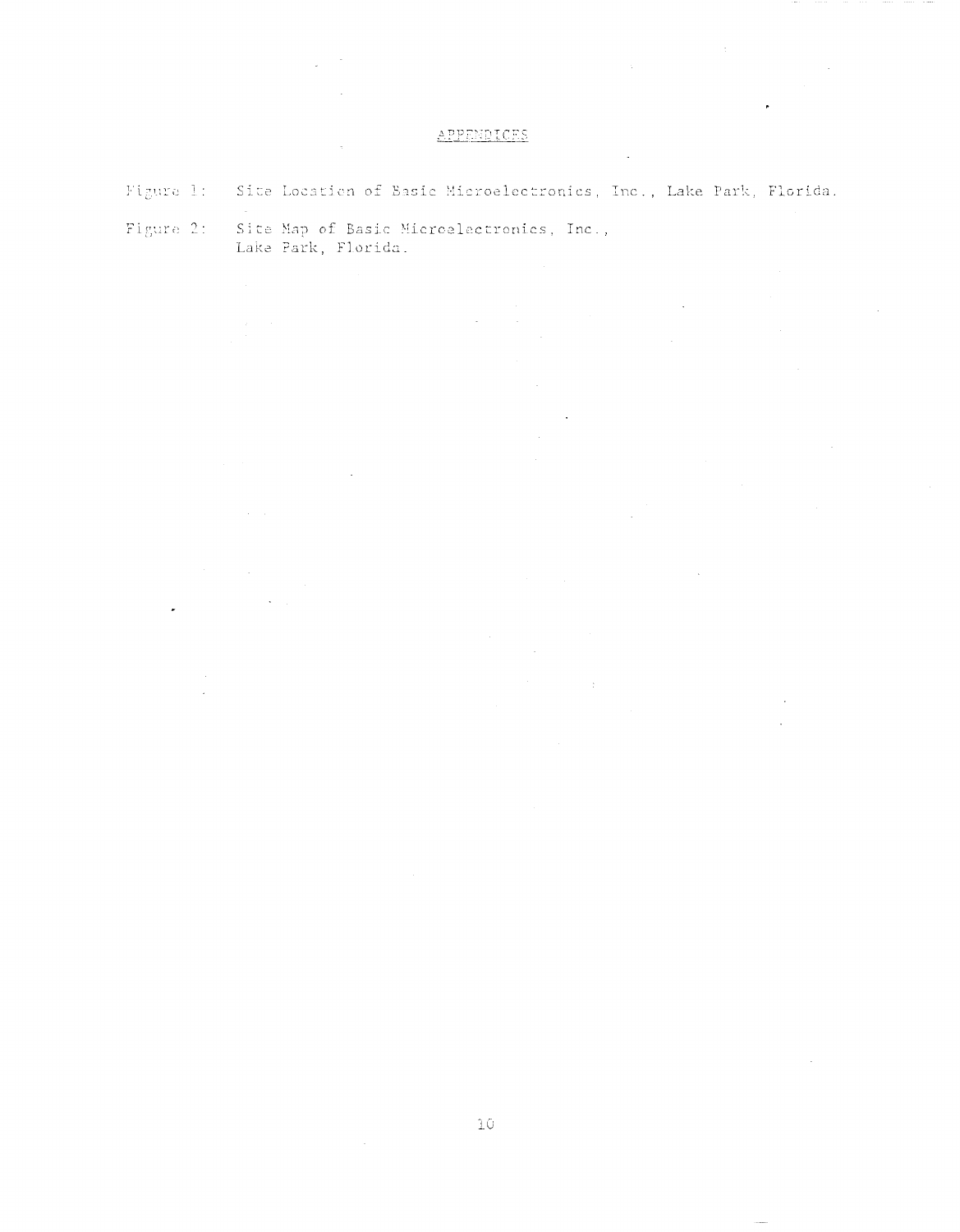$\label{eq:2.1} \frac{1}{\sqrt{2\pi}}\int_{0}^{\infty}\frac{1}{\sqrt{2\pi}}\left(\frac{1}{\sqrt{2\pi}}\right)^{2\pi}d\mu_{\rm{eff}}\,d\mu_{\rm{eff}}$ 

 $\Delta \mathcal{F}(\mathcal{A})$  $\frac{1}{2} \left( \frac{1}{2} \right)$  $\label{eq:2} \frac{1}{\sqrt{2}}\left(\frac{1}{\sqrt{2}}\right)^2\left(\frac{1}{\sqrt{2}}\right)^2.$  $\label{eq:2.1} \begin{split} \mathcal{L}_{\text{max}}(\mathcal{L}_{\text{max}}) = \mathcal{L}_{\text{max}}(\mathcal{L}_{\text{max}}) \,, \\ \mathcal{L}_{\text{max}}(\mathcal{L}_{\text{max}}) = \mathcal{L}_{\text{max}}(\mathcal{L}_{\text{max}}) \,, \\ \mathcal{L}_{\text{max}}(\mathcal{L}_{\text{max}}) = \mathcal{L}_{\text{max}}(\mathcal{L}_{\text{max}}) \,. \end{split}$  $\label{eq:2.1} \frac{1}{\sqrt{2\pi}}\int_{\mathbb{R}^3} \frac{d\mu}{\sqrt{2\pi}} \left( \frac{d\mu}{\sqrt{2\pi}} \right)^2 \frac{d\mu}{\sqrt{2\pi}} \frac{d\mu}{\sqrt{2\pi}} \frac{d\mu}{\sqrt{2\pi}} \frac{d\mu}{\sqrt{2\pi}} \frac{d\mu}{\sqrt{2\pi}} \frac{d\mu}{\sqrt{2\pi}} \frac{d\mu}{\sqrt{2\pi}} \frac{d\mu}{\sqrt{2\pi}} \frac{d\mu}{\sqrt{2\pi}} \frac{d\mu}{\sqrt{2\pi}} \frac{d\mu}{\sqrt{2\$ 

 $\label{eq:2.1} \begin{split} \mathcal{L}_{\text{max}}(\mathbf{r},\mathbf{r}) = \mathcal{L}_{\text{max}}(\mathbf{r},\mathbf{r}) \mathcal{L}_{\text{max}}(\mathbf{r},\mathbf{r}) \mathcal{L}_{\text{max}}(\mathbf{r},\mathbf{r}) \mathcal{L}_{\text{max}}(\mathbf{r},\mathbf{r}) \mathcal{L}_{\text{max}}(\mathbf{r},\mathbf{r},\mathbf{r}) \mathcal{L}_{\text{max}}(\mathbf{r},\mathbf{r},\mathbf{r}) \mathcal{L}_{\text{max}}(\mathbf{r},\mathbf{r},\mathbf{r},\mathbf$  $\begin{aligned} \frac{d}{dt} \frac{d}{dt} \left( \frac{d}{dt} \right) & = \frac{1}{2} \left( \frac{d}{dt} \right) \frac{d}{dt} \left( \frac{d}{dt} \right) & = \frac{1}{2} \left( \frac{d}{dt} \right) \frac{d}{dt} \left( \frac{d}{dt} \right) & = \frac{1}{2} \left( \frac{d}{dt} \right) \frac{d}{dt} \end{aligned}$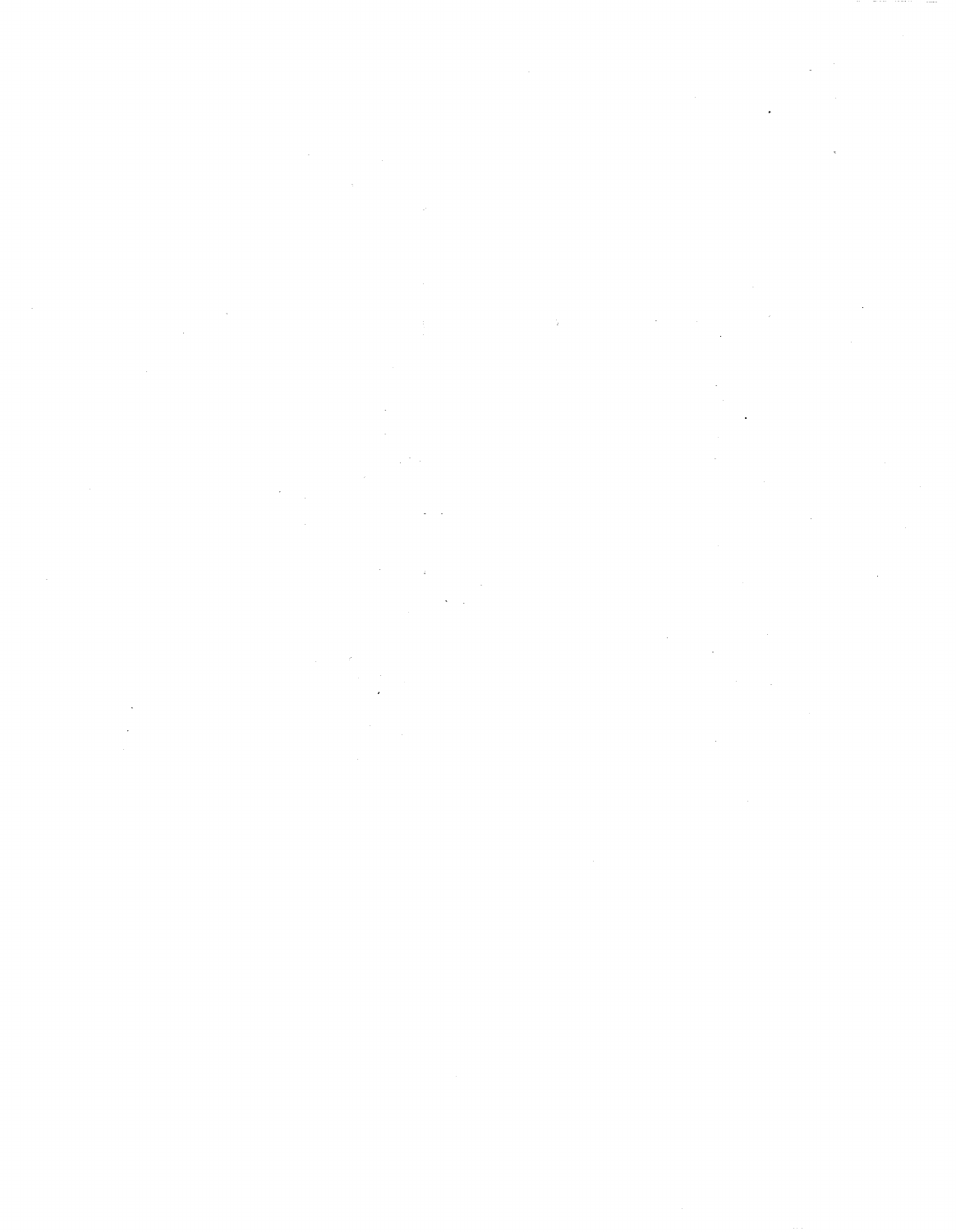

SITE LOCATION OF BASIC MICROELECTRONICS, INC.

LAKE PARK, FLORIDA

SCALE: 1 INCH EQUALS APPROX. 1/4 MILE